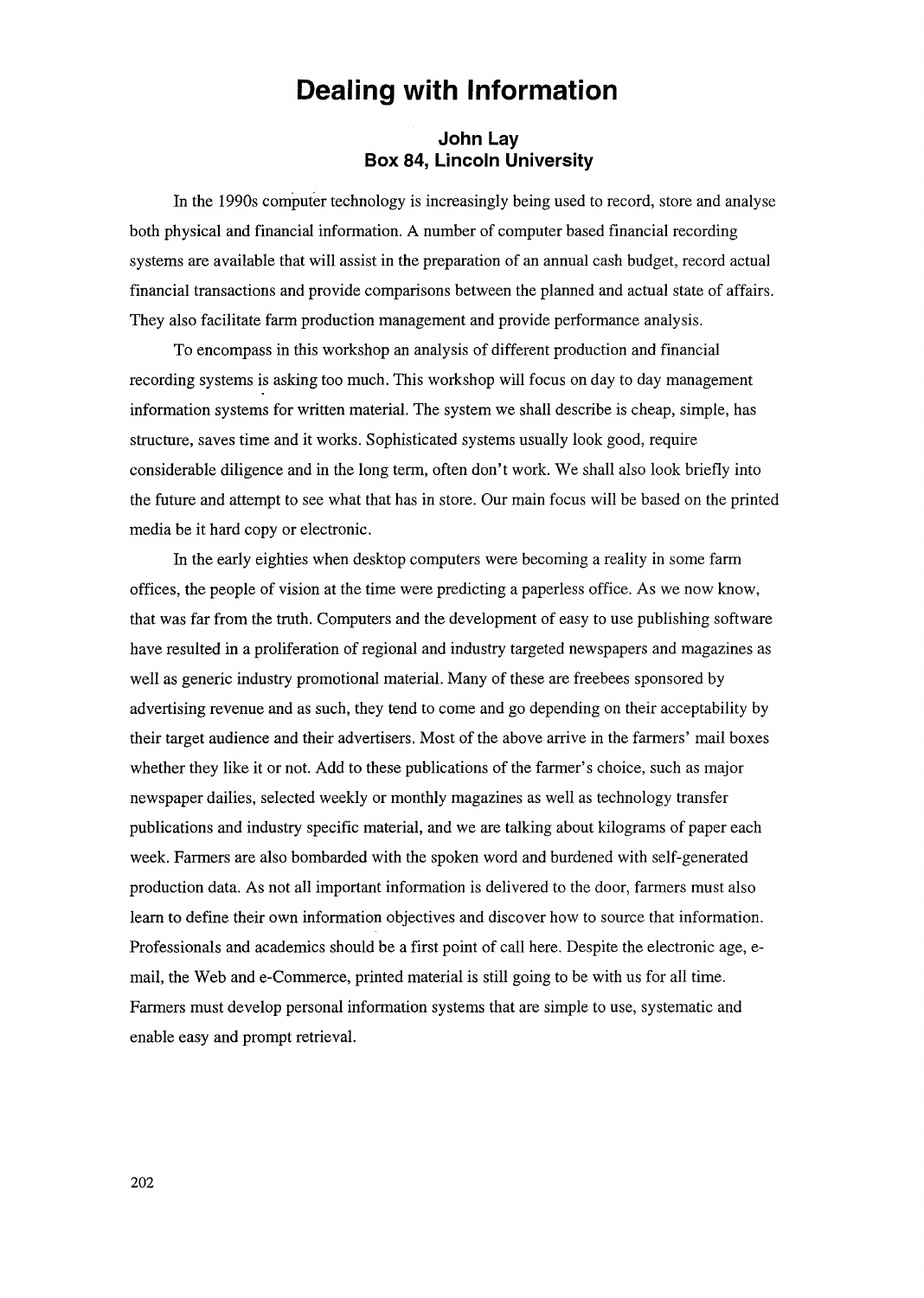# **Data and information**

Is all the material that reaches you data or information? There is a significant difference. Data are basically unstructured materials or numbers that have been collected or supplied for future reference. This doesn't become information until it has been ordered and restructured. It is not information until the right material reaches the right person in the right form at the right time ie. it is meaningful and useful for that person when making a decision.

## **Systems**

As stated earlier, there is nothing new in the proposed system. It is just a simple matter of formalising and structuring what is already there. No system will work without the user being diligent and prepared to put effort into it. Some systems just require more effort and diligence than others and that is where they often fall down. A good system requires good habits. One of these habits (work practices) for the farmer is that they should keep office hours. ie. they should be prepared to put aside time each week (say a morning) to spend in the office. This time should be used for administration, system maintenance and creative thinking. In most occupations, managers are well paid to think. Farmers tend to believe when the sun shines they should be out there doing something physical on the farm. We believe, and have good evidence to support it, that a planned management routine involving office hours unencumbered by other activities will make you a more successful all round farmer. Remember that farm management is planning, implementation and control. The time chosen for office hours should be made known to all who offer you service ie. agents, bankers- lawyers and accountants etc. Why? Because they will know that, under normal circumstances, they can contact you or call on you in your office at that time. The benefit of this is that it will minimise the disturbance of your other planned activities during the remainder of the week. Some would say the cell phone solves all of these problems. This isn't really so. Cell phone calls usually catch you out of your office away from the information you need. Another reason is that you are reacting to the beat of someone else's drum. To take control of your business, have office hours, arrange a secret calling signal on your cell phone for those whom you don't mind disturbing you, let the cellular secretary cope with other incoming calls and use your cell phone to call out and disturb others!

For those random good ideas that pop into one's head (and pop out just as easily) a pocket tape recorder (less than \$100) is the perfect answer. Carried at all times, in a plastic bag with rubber band keeper if necessary, this tool will store spoken information, day or night, without disturbing others in the process. Retrieval is simple.

203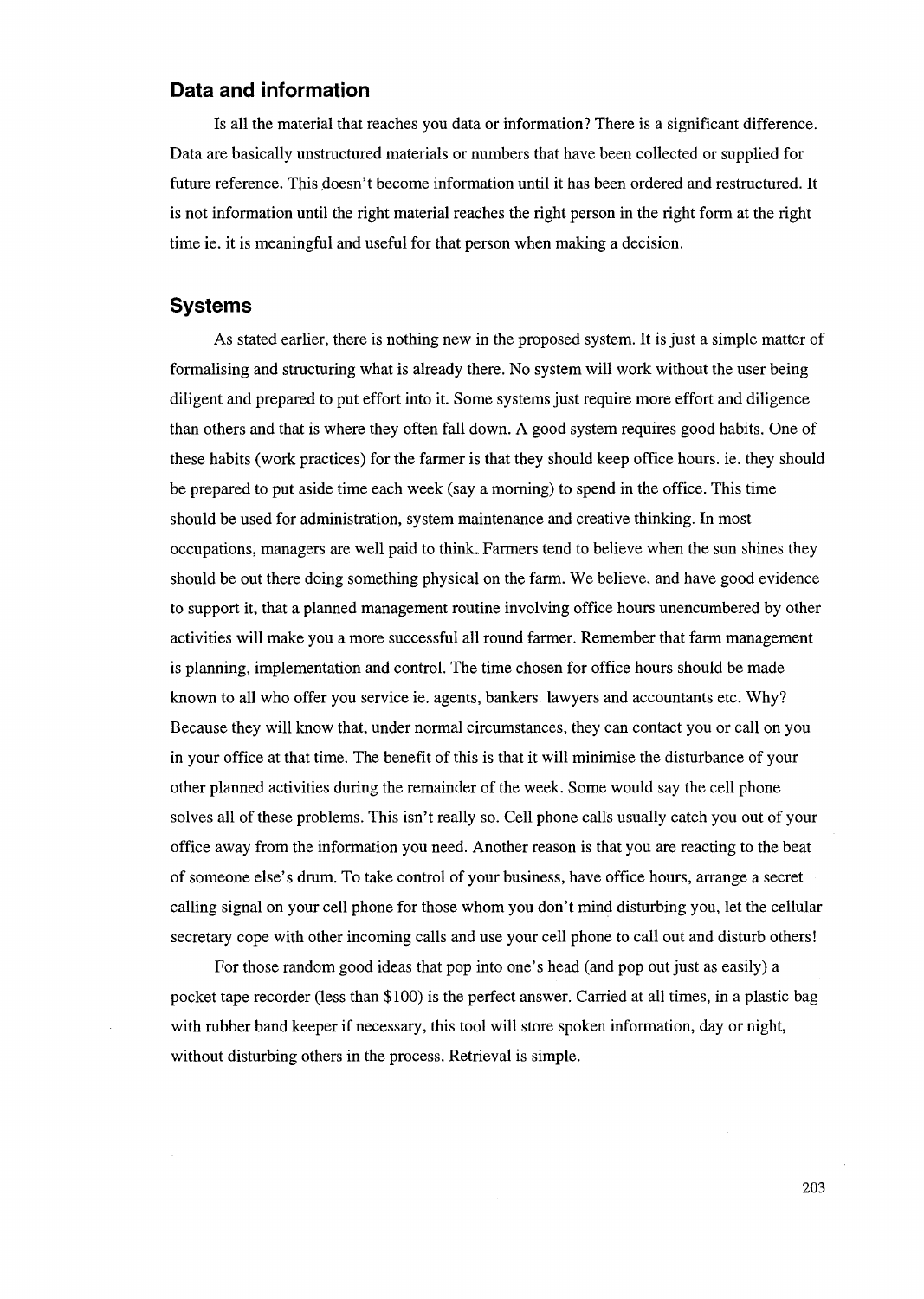# **Written Material**

To keep track of written material requires method and process.

#### **Method**

Printed material that comes onto the farm through the mail box should be scanned (skim read or headline read) at the very least. No farmer wants to miss out on something that may be vital to him/her. Except for urgent items, which should be read immediately (see below), scanning can be left for "office hours." In broad terms, farmers' information needs can be divided into four major categories below and subdivided a further level to add detail. This formal categorisation is the basis for a retrieval system. It needs to be thought about otherwise it will never happen.

- -Production
	- -Supplementary feeding
	- -Calf rearing
	- -Pastures, etc
- -Financial
- -Legal
- -Marketing.

A loose filing system is best for storing these materials into the above categories. Such systems are many and varied. We suggest using a simple concertina file for each of the main categories subdivided into the next level of categories (as per the outcome of the workshop). Concertina files are easy to store on a shelf, have a pouch format which, unlike many filing systems, prevents loose material from falling into disarray and defeating the object of the system. This feature is important in that many apparently sophisticate loose-leaf systems come to grief when data becomes dishevelled and disorderly.

#### **Process**

To effectively select material for inclusion in the information system from the abundance of printed material, farmers must decide if it is:

- -Urgent
- -Potentially useful in meeting their business objectives?

 $\cdot$ 

- -Credible
- -Important
- -Independent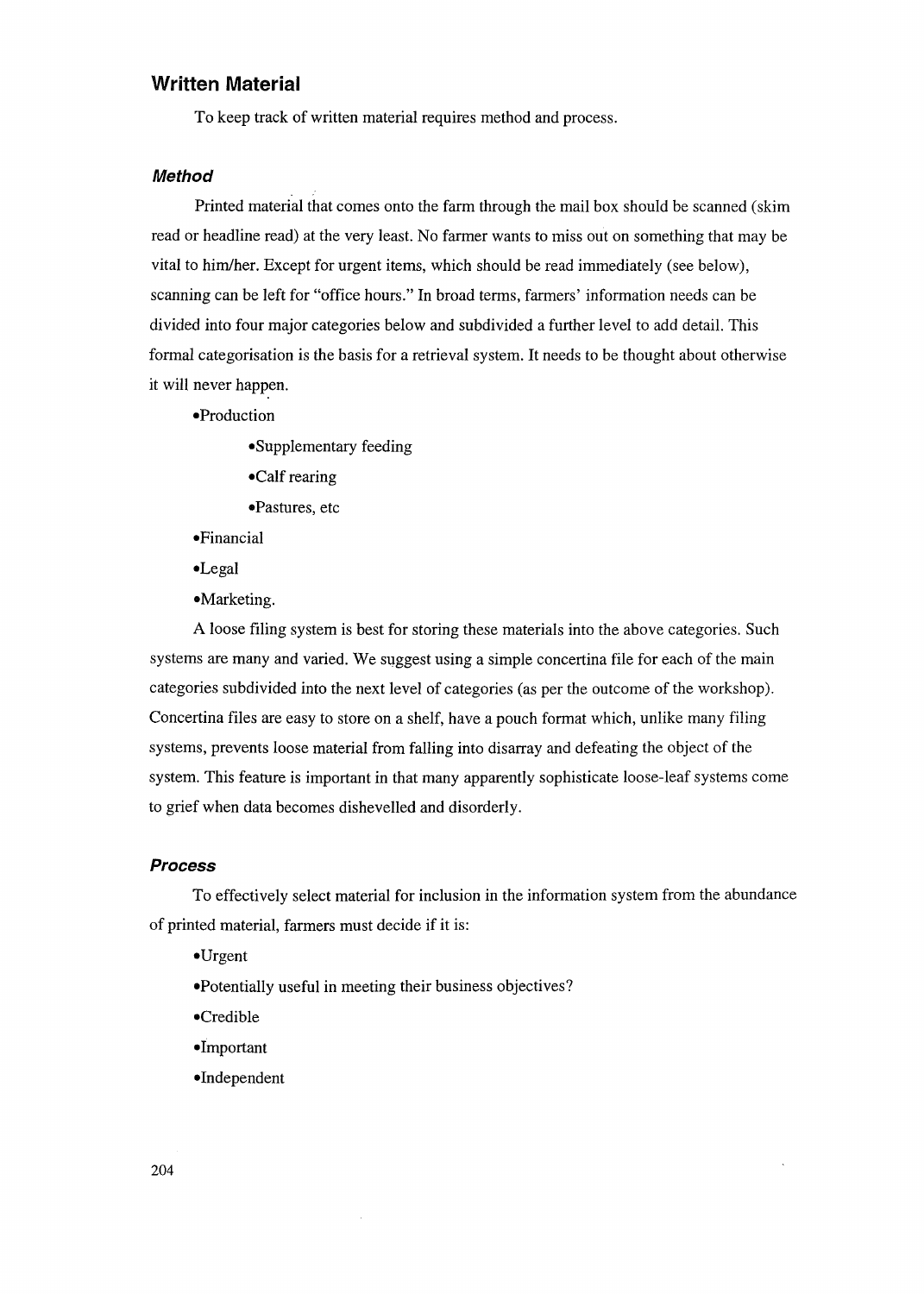In the urgent category would be the daily newspaper, weather information, market information, and financial information. Information in the urgent category must be acted upon immediately. It may be viable for one day only. Immediate action amongst the more obvious things may also include pinning the item to the office notice board or downgrading to the "office hours" process. Credibility, importance and independence don't require too much thought at this stage because reading the article in depth is not part of the process. Saving time at this point is one of the important features of the system. At this initial stage of the process, all the farmer is required to decide is whether he/she has an interest in the topic or whether the contents of the article may be potentially important to hislher business. In depth reading is only required when the article is retrieved for use.

Despite what has just been said, credibility may provide good reason for dumping some publications with out the rigour of putting them through the scanning process. These decisions are enough to set the process in motion.

Credibility, importance and independence will become more important when stored material is retrieved. It is then that articles should be more diligently read and examined. questions such as, " why is the writer saying this, what is the writer trying to tell me, where is the writer coming from? Does the writer have a vested or an independent interest in what is being said? Is the organisation that is promulgating this information independent or not? Does what is being said or suggested sound rational to you?

Applying the process requires scissors, or better still, one of those retractable razor blades (you can buy them in any stationery shop for a dollar or two). Check the back-side of the page to ensure you are not destroying the next article of interest and decide if you have the right to destroy the publication. If the answer is yes, remove the article with a flourish. Scrawling a date on it and identifying the publication will add to its credibility. If the answer is no, note the publication, date and article title for insertion in your filing system. Note, there is no still no need to put time into reading the article in full until it is retrieved. The next step of the process is to put the extracted article into the categorised concertina file and dump the rest. Retrieval is easy and quick. Some items may never be referred to again but they are there if needed. The system has no beginning and no end although the files should be purged from time to time. Don't be in too much of a hurry to remove an article though because it is difficult to know when they may become useful. Nothing new, it's all a matter of structure.

## **The Future**

Computers are being used to access information and improve technology transfers using the World Wide Web. Knowing how to access and use these information sources effectively in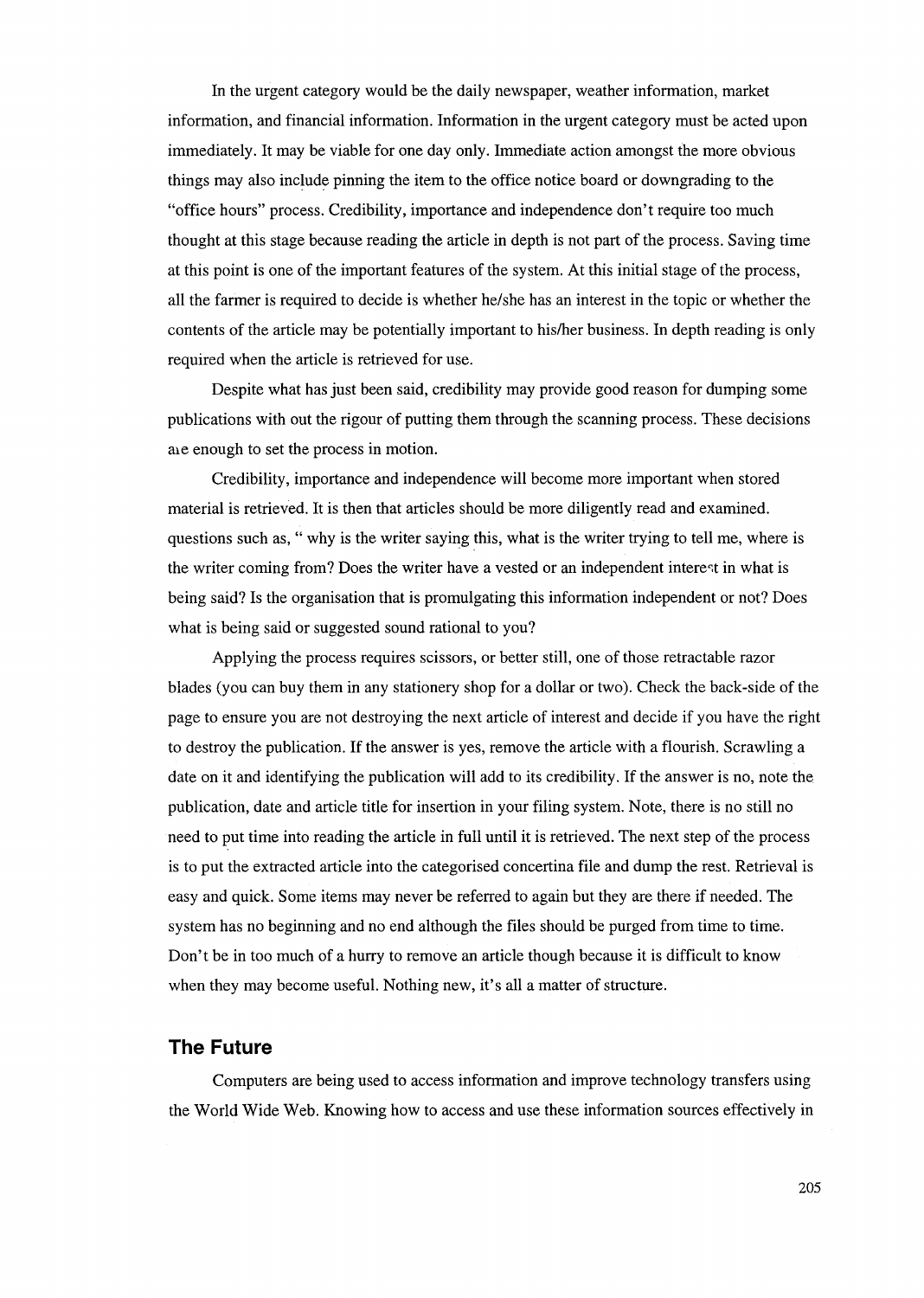today's environment is a difficult skill, even for the best of managers. There is information overload on the Web. Most people, even the experienced, emerge with information that may be interesting but which isn't what they set out to find in the first instance in the pursuit of their business interests. Information overload on the Web is an understatement.

As we speak, software and a multidisciplinary communication hub is only a month or two away. This will allow farmers to develop their personal profiles ie. I am an irrigated dairy farmer who lives in Te Pirita and supplies ABC Company. I am 38 years of age, have a teenage family, am a church-goer, have sports interests such as rugby, cricket and netball. Am interested in dairy marketing information and any technology transfer relating to my business etc. No skill will be necessary. As you sleep, the system will do the hard work for you. Next day the computer will be ready to present its stuff. It will have accessed all the information relating to your personal profile, including reports from the milk company, compared and analysed numerical data in combination with your day to day on farm production recording system and assembled your personal news for you. It will also alert you to local church services, district meetings and secondary school working bees plus a bulletin board about other activities in you district. Like the simple manual data system outlined previously, the elements of this system are already there. On this occasion however the system provides the diligence and the structure. Don't throwaway your concertina filing system. There will always be a need to produce hard copy and the old concertina filing system will still serve you well.

# **Workshop Summary. Dealing with Information**

#### *Key points of discussion*

- Currently we are entering the Information Age and Superhighway with the Internet.
- We are information junkies and we are overloaded with information.
- The perception is that information is power.
- Presently we are in a transition period where we still receive hard copy information through the letter box but also some of us receive digital information in varying ways: disk, email or internet.
- Dealing with all this information is both, time consuming and stressful.
- What information is relevant? How do I know what is or isn't? Only you can decide if the information is relevant and important to retain.
- Ways of dealing with information.
	- 1. Look at all hard copy information received. This should be a quick scan to determine relevance and level of importance.
	- 2. Sort/filter selected data.
	- 3. Record and store key points of relevant data.
	- 4. Recall and apply information when required.
- The above process needs to be systematic in approach and carried out on a regular basis, e.g. Daily or weekly etc.
- Any information in a magazine needs either to be photocopied, cut out or computer scanned for future recall.
- One tip to help out, is the use of a DayBook. This is A4 size hard cover book. All daily